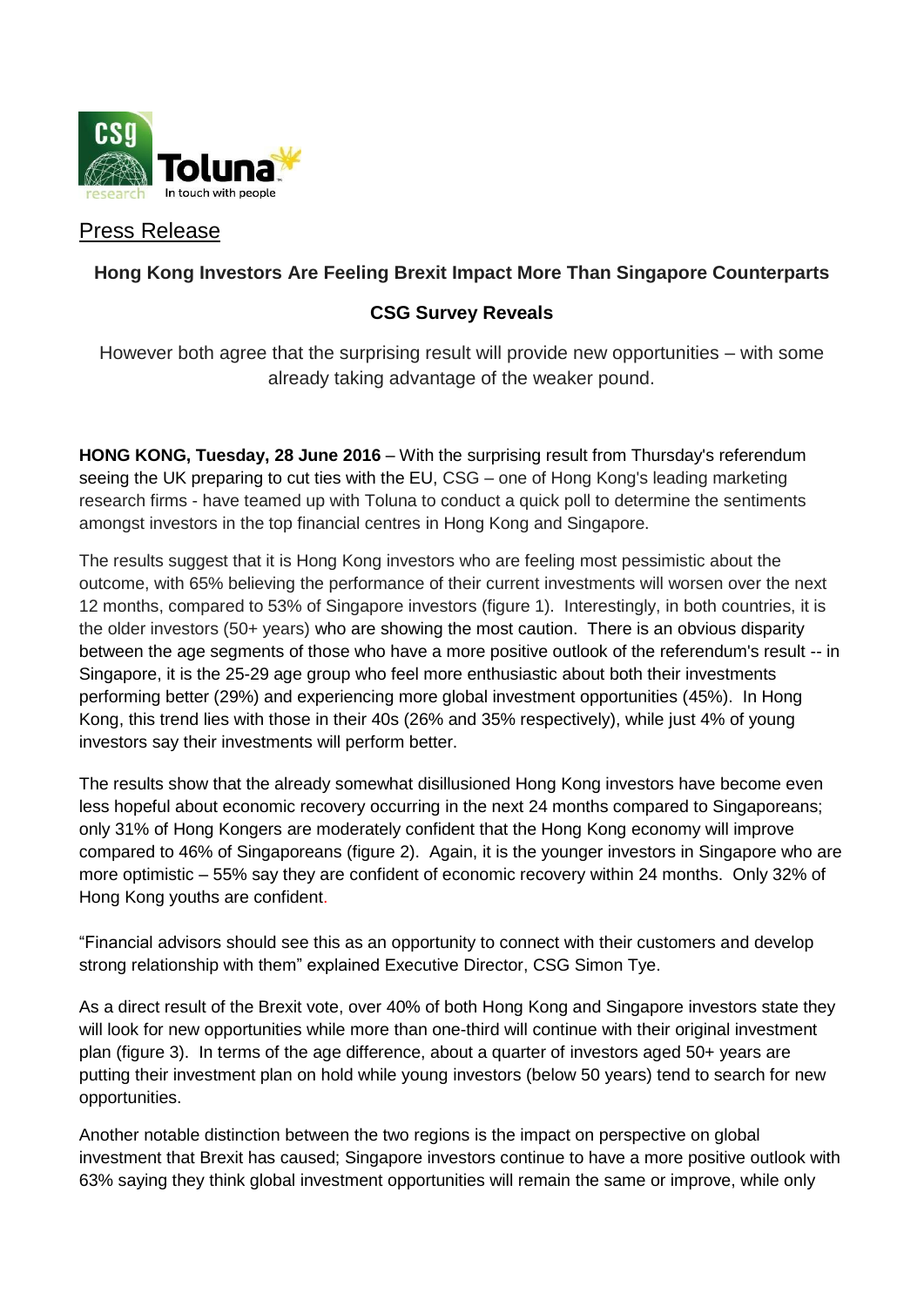53% of Hong Kong investors shared this sentiment (figure 4). Similarly, 13% of Hong Kong investors concluded that global investments will decline drastically, compared with 8% of Singaporeans.

One important parallel between the two surveys was both regions' investors taking a pragmatic and forward-thinking approach to the future. This has already been evidenced in the UK where, according to the South China Morning Post, Hong Kong investors are taking advantage of the weaker British pound by snapping up London properties after the Brexit results were announced on Friday. Other immediate actions for both regions' investors include holidaying in the UK and buying pounds sterling – a third of participants surveyed in both regions have made both of these their priorities.



## **About the Survey**

Data was collected online using Toluna QuickSurveys platform from a random sample of 211 Hong Kong investors and 225 in Singapore. The survey was launched within a few hours that Brexit result was officially announced and the responses were collected within 24 hours to capture the immediate reaction to Brexit that impacts investment sentiment. For both surveys, participants were chosen from a similar section of society, being aged 25-59, living in median income and above households and who have investments like stocks, bonds, mutual funds, investment-linked insurance.

#### **About CSG**

CSG is one of the leading marketing research firms established in Hong Kong in 1982 offering comprehensive research services to clients in diverse industries and a marketing research pioneer in Greater China. The company has further expanded from providing regional to global marketing research services through connection with the Win/Gallup International network. CSG offer a full range of research methodologies and solutions, including innovative tools like facial coding and eye tracker. Since 2013, CSG became a member of the INTAGE Group which is the leading market research organisation in Japan and is amongst the top ten research agency globally. For more information, please visit [http://www.csg-worldwide.com/.](http://www.csg-worldwide.com/)